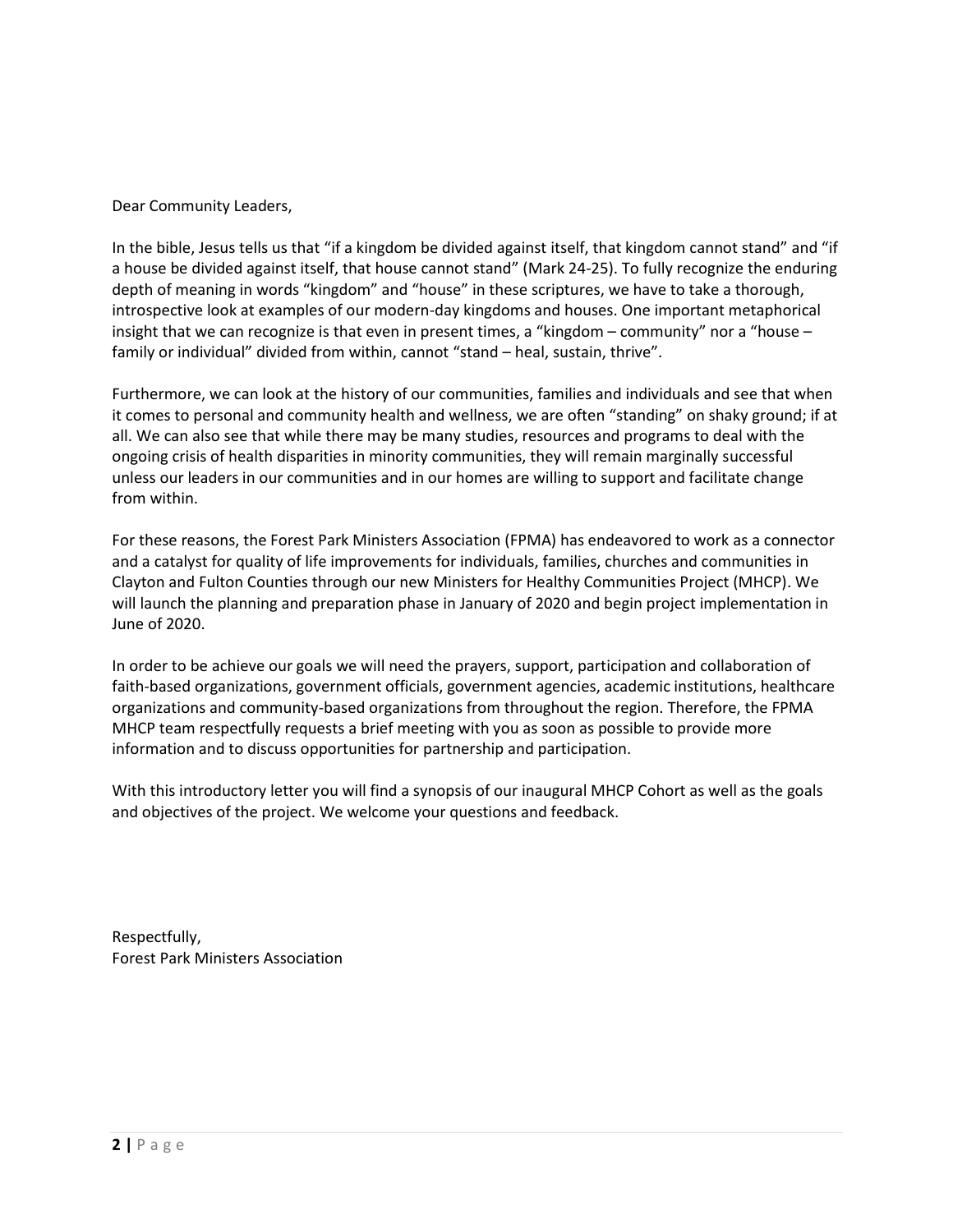# MINISTERS FOR HEALTHY COMMUNITIES PROGRAM Presented by the Forest Park Ministers Association.

## **Inaugural FPMA Community Health Leadership Conference – June 2020.**

- I. Press Conference
- II. Community Summit for Clayton & Fulton County residents to discuss community health issues with local and regional government and health policy leaders.
- III. Inaugural Cohort: Intensive Community Health Leadership training for 50 leaders from Clayton & Fulton County churches.
- IV. Men's Generational Prayer Breakfast: Calling ALL Grandfathers, Fathers, Uncles, Brothers, Sons, Nephews, Neighbors, Teachers, Mentors & Ministers to break bread, pray, speak life, speak healing & wholeness into little boys, young men and the families within historically disadvantaged populations and underserved communities.
- V. FPMA Healthy Communities Reception (THEME The Intersection of Church & State)

### The Challenge

In 2013, the **Centers for Disease Control and Prevention Health Disparities and Inequalities Report (CDC, 2013)** offered a comprehensive "assessment that highlights health disparities and inequalities across a wide range of diseases, behavioral risk factors, environmental exposures, social determinants, and health-care access by sex, race, ethnicity, income, education, disability status and other social characteristics." The report concluded that, "reducing disparities requires structure and leadership to engage a diverse array of stakeholders; facilitate coordination and alignment among organizations, agencies, and partners; champion the implementation of effective policies and programs; and ensure accountability." However, in 2015 Hunt and Whitman (2015) reported that instead of declining, the disparity rate minority populations widened for 8 of the 17 health status indicators examined for the national report USA (Hunt and Whitman, 2015). This report further states that the mortality gap is responsible for more than 60,000 more preventable Black deaths per year in the USA than all other populations. In sum, despite substantial effort and funds aimed at meeting the goals of federal initiatives such as the Healthy People 2010 program, minimal progress has been made.

Along with national health disparities in minority communities, we have found that health disparities in local communities are a clear reflection of the national crisis. In 2018 **The Nonprofit Quarterly** reported on a [study](about:blank) from the **[National Committee for Responsive Philanthropy](about:blank) (NCRP)** about metro Atlanta. Large disparities in mortality exist for low income minority communities such diseases as HIV, stroke, and diabetes, according to the [Georgia Department of Public Health.](about:blank) As NPQ has noted regularly, disparate health outcomes are largely the result of what are known as the [social determinants](about:blank) of health, with poverty being the largest single factor. As Anderson puts it, "lower incomes, lower levels of education, higher stress, unsafe neighborhoods, lack of insurance and a host of other social factors that combine, over the years, to create differences in quality of health."

Furthermore, the 2010 **State of Health Report from the Clayton County Board of Health** reports that Cardiovascular Diseases (strokes and heart attacks) are the leading causes of death for Clayton County residents; Clayton County residents continue to use the Emergency Room for primary care services and during the period between 2005-2006, there were 1,210 visits to the emergency room for uncontrolled diabetes, and 2,525 for uncontrolled hypertension. Births to teens age 15-19 have steadily increased from 2003-2007. By 2007, the overall birth rate had increased to 63.8 among this age group. Persons age 40-49 years account for approximately 34.6% of all HIV/AIDS cases in the County (2008). The general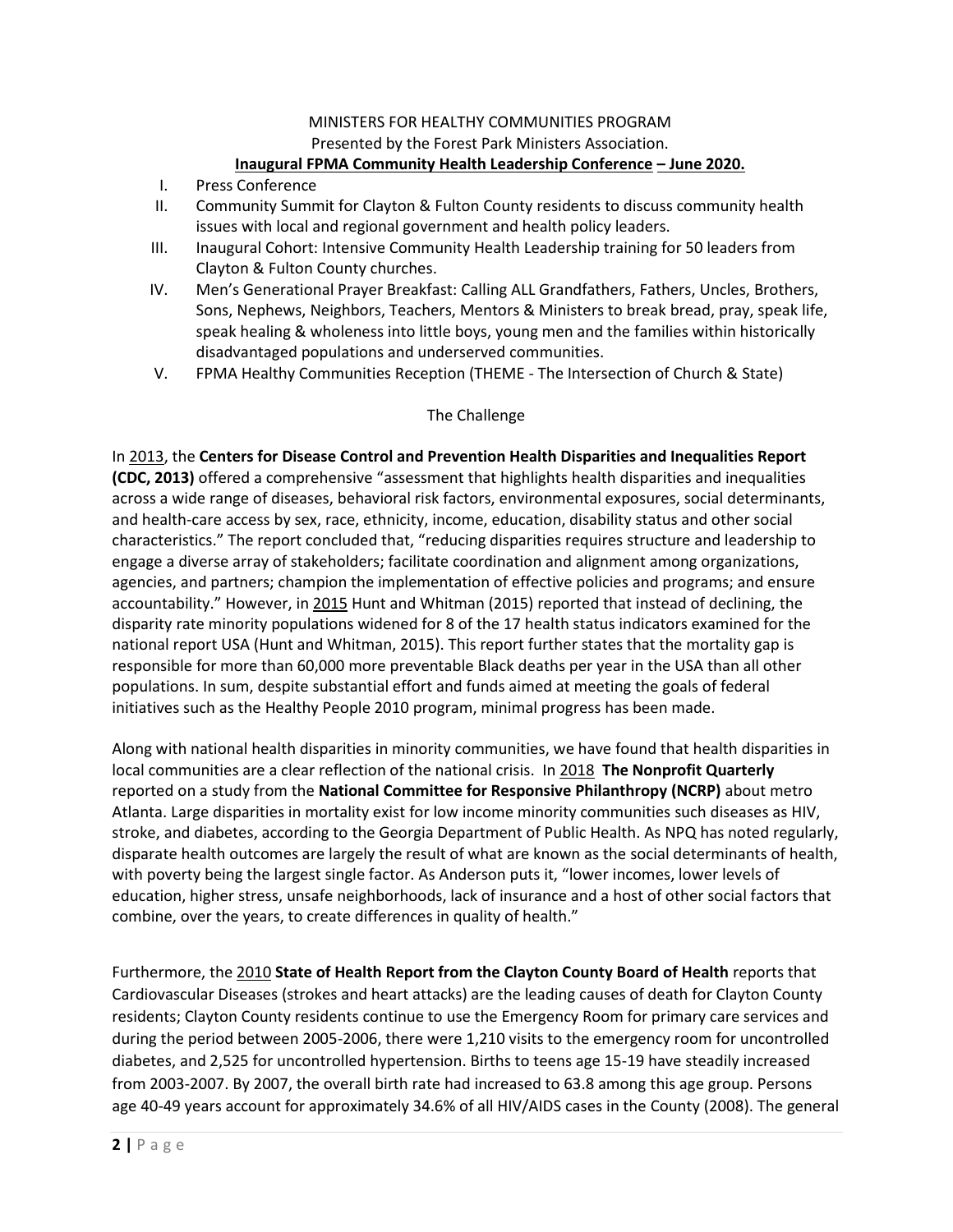lack of exercise, poor nutrition; and use of tobacco products are putting Clayton County residents at risk for high rates of premature death and chronic illnesses.

In Clayton County for the period 2005-2006, the DCH reported that there were 1,210 visits to the emergency room for uncontrolled diabetes; 2,525 for uncontrolled hypertension; and 28,380 visits for preventable primary care services. Years of Premature Life Lost (YPLL) shows the Years of Potential Life Lost (YPLL) by Cause of Death for Clayton County for the period 2003- 2007. YPLL is defined as the potential life lost due to death before age 75 or premature death. The age of 75 years is used because in the United States healthy and accident-free individuals are expected to live at least to age 75. The leading cause of premature deaths in Clayton County, from 2003 to 2007, was homicide (626.0 years),

While previous and current efforts to reduce health disparities and improve the quality of life for historically underserved and high-risk populations in Clayton County and throughout the greater Atlanta area have made noteworthy progress, something is missing. It is apparent that health disparities in our communities remain at crisis levels.

This is why the FPMA has endeavored to contribute to the overall effort by providing world class Community Health Leadership training and resources for local churches and by partnering with local and national community health agencies and programs to more effectively deliver sustainable behavioral and mental health support to the communities they serve. The goal is to empower one-hundred (100) churches located within Clayton and Fulton county with training, funding, resources and partnerships to engage their church members and the communities in which they are located. We believe that this model of prevention and access to care can make significant progress simply because of the inherent cultural competency and longstanding trust and veracity already established by the local church with the community.

In order to achieve this goal, we are presently securing resources and preparing to provide intensive training for the inaugural class of church leaders in the FPMA Ministers for Healthy Communities Project. After completion of the training, participating churches will receive ongoing resources and support to launch a successful, sustainable, outcomes oriented, measurable Community Health Ministry. One of our objectives is to prepare church leaders with deeper insights regarding the multi-faceted (physical, behavioral, mental, emotional, spiritual) health needs of underserved populations. Another objective is to provide an effective platform to build relationships and collaboration with policymakers, clinicians, researchers, scientists, public health professionals and the general public.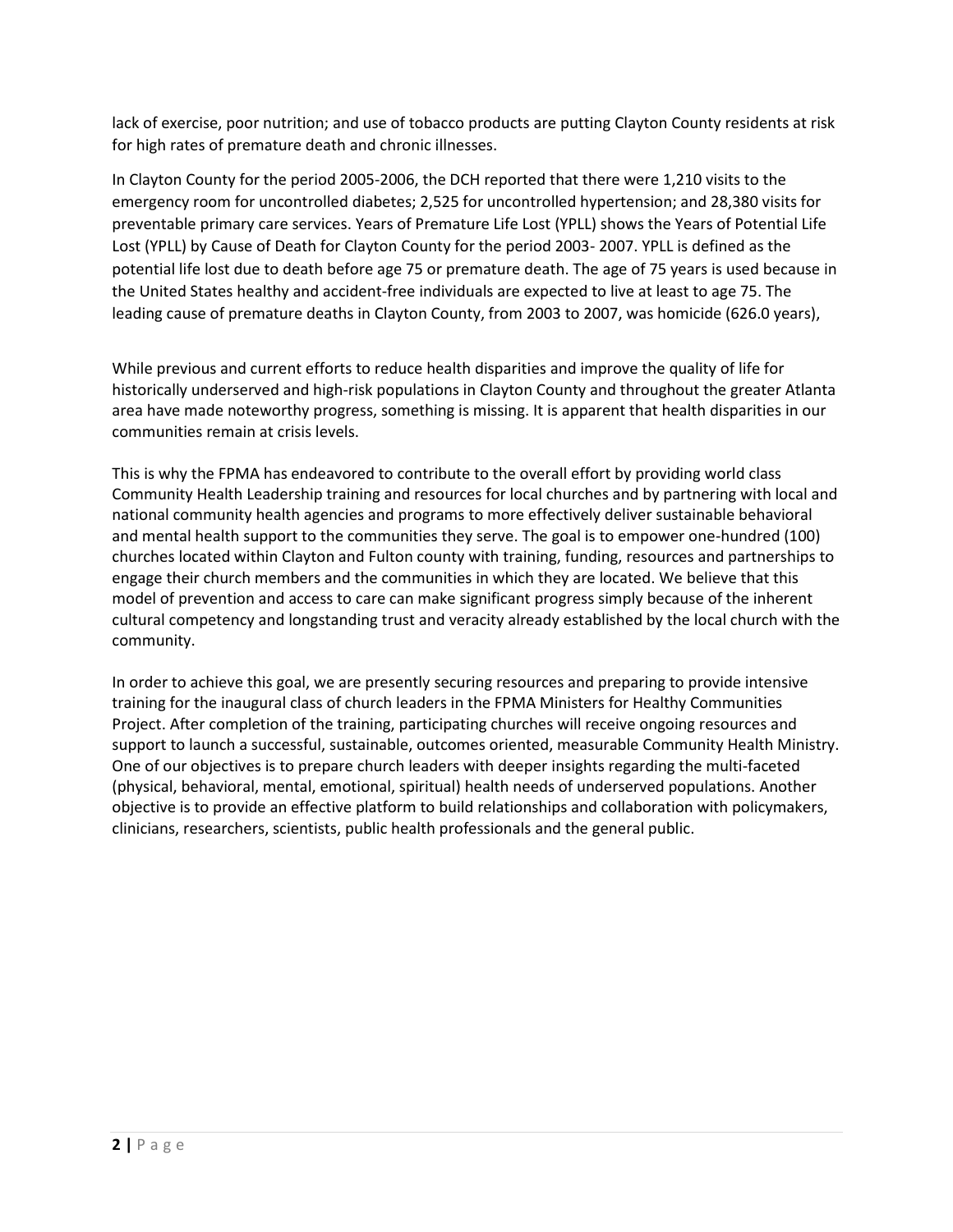#### **SOLUTIONS**

Clergy and Faith-Based Organizations, by virtue of their role, have the potential to provide beneficial and highly effective change within their communities due to their influence, resources, skills, and credibility. The Ministers for Healthy Communities Program (MHCP) is designed to utilize these assets to close the gap between academic medicine or academic health centers and communities of greatest need by connecting the two in a culturally competent fashion that enables residents to feel that they are listened to and heard and that it is safe to discuss their personal issues with medical professionals that sincerely care.

### **PROGRAM OVERVIEW**

- 1. Prioritize health issues in their communities, and develop a plan to identify, analyze, adapt, and implement the most appropriate evidence-based practices to address these health issues.
- 2. Develop partnerships, identify potential funding opportunities, and collaboratively development proposals for public or private funding to sustain health interventions.
- 3. Develop a Community Health Action Policy Plan (CHAPP) that addresses prioritized health issues in communities.
- 4. Training will include discussions on addressing disparities in mental/behavioral health, access to care, cultural competency, health advocacy, disease prevention, disease reversal, substance use disorder, sexual health, economic factors, stress, nutrition and diet, trauma, emotional disorders, educational barriers and more.
- 5. Participants will receive training on strategic partnerships, utilizing media, measurement of outcomes, grant writing, government relations and public policy The didactics will be supplemented with a minimum of one visit to a community site that is working to address the
- 6. Upon completion, participants will demonstrate a vision and capacity for mobilizing the community and demonstrating leadership to improve and promote health.
- 7. Participants will be able to demonstrate ethical leadership principles in promoting and assuring the health of all. Topics will include defining and identifying the principles of ethical leadership, methods to build consensus, and assessment of the efficacy of different leadership styles.  $\bullet$ Health Education.
- 8. Participants will devise strategies to educate the overall community on health promotion practices and to include strategies to address the social determinants of health as an integral component of health disparity reduction actions.
- 9. Participants will have developed talking points on health disparities in the community and the role of diverse sectors to promote and assure health equity.
- 10. Participants will be able to identify the political, policy, cultural, race-based, gender, and social and economic factors that influence the development, implementation, and modification in health policy.
- 11. Participants will be adept in identifying, analyzing, adapting, and implementing evidence-based practices appropriate to their setting to address community health issues. Outcomes will include the ability to design and oversee the performance of community health assessments, community action plan development, and the use of social media to drive messages and intended reform.
- 12. Participants will be able to critically analyze issues and challenges in achieving equitable public health via the use of basic evaluation and research methodology and how to engage local resources (e.g. academic institutions) in assisting in primary research, evaluation and strategic planning to address specific public health issues. Basic principles of Community Based